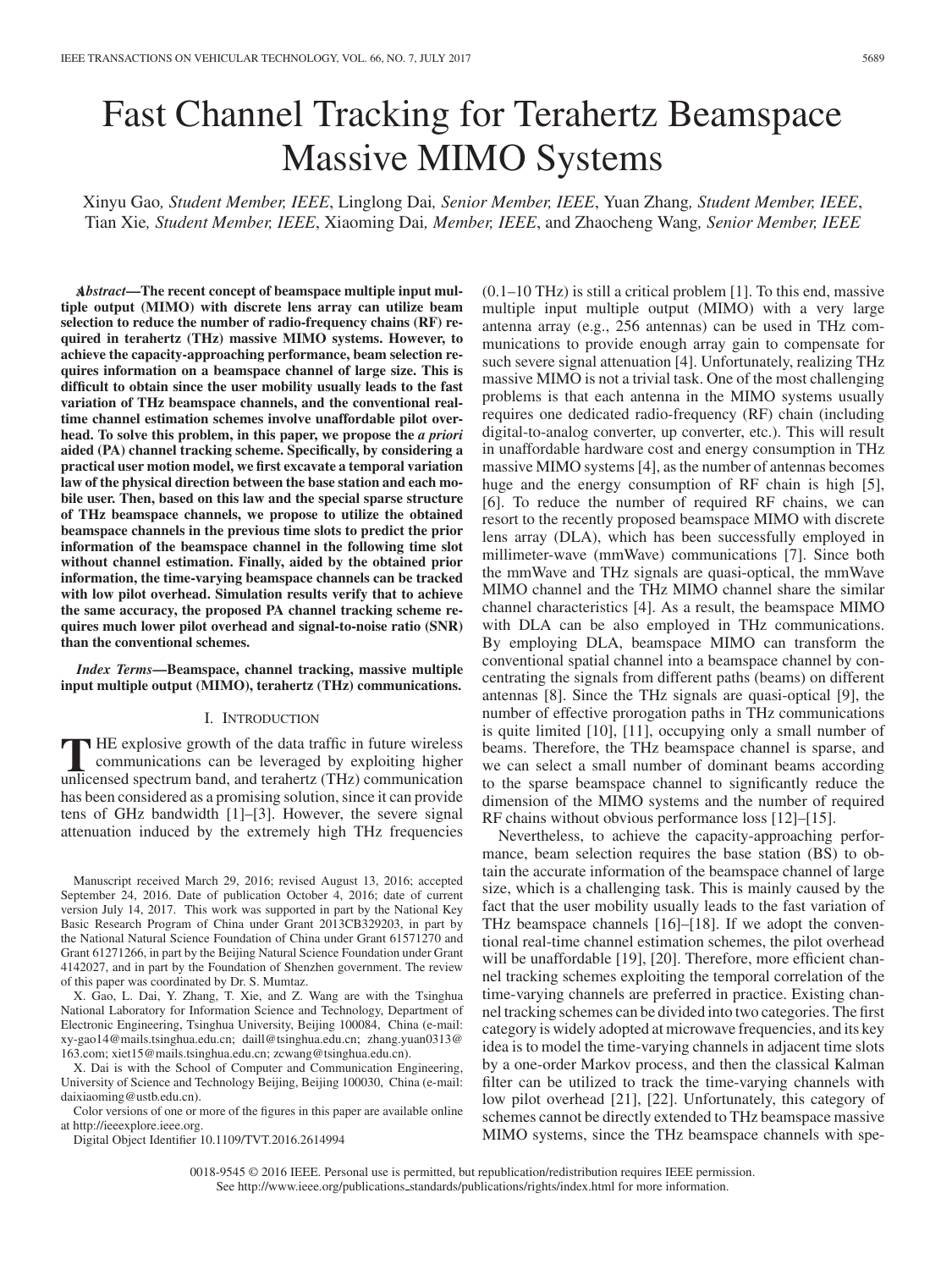cial sparse structure cannot be modeled by the one-order Markov process. The second category is usually applied at mmWave frequencies, which aims to search several candidate beam pairs for fast channel tracking by a beam training procedure between the BS and the user [23]–[26]. However, this category of schemes is mainly designed for point-to-point scenarios, while for multiuser scenarios, the pilot overhead is still high [27]. To the best of our knowledge, the channel tracking for THz beamspace massive MIMO systems has not been well addressed in the literature.

In this paper, we propose *a priori* aided (PA) channel tracking scheme for the THz beamspace massive MIMO systems.<sup>1</sup> Specifically, by considering a practical user motion model [28], we first excavate a temporal variation law of the physical direction between the BS and each mobile user. After that, by combing the proposed temporal variation law with the special sparse structure of the THz beamspace channels, we propose to utilize the obtained beamspace channels in the previous time slots to predict the prior information, i.e., the support (the index set of nonzero elements in a sparse vector), of the beamspace channel in the following time slot without channel estimation. Finally, with the known supports, the time-varying beamspace channels can be tracked with low pilot overhead. Simulation results verify that to achieve the same accuracy, the proposed PA channel tracking scheme requires much lower pilot overhead and signal-to-noise ratio (SNR) than the conventional schemes.

The rest of the paper is organized as follows. In Section II, the system model of THz beamspace massive MIMO is described. In Section III, we specify the proposed PA channel tracking scheme. Finally, the simulation results are provided in Section IV, and conclusions are drawn in Section V.

*Notation*: Lower case and upper case boldface letters **a** and **A** denote a vector and a matrix, respectively;  $A^H$ ,  $A^{-1}$ , and tr( $A$ ) denote the conjugate transpose, inversion, and trace of matrix **A**, respectively; |a| denotes the amplitude of scalar a; Card  $(A)$ denotes the cardinality of set A; and finally,  $\mathbf{I}_K$  is the  $K \times K$ identity matrix.

## II. SYSTEM MODEL

We consider a typical THz massive MIMO system in this paper, where the BS employs N antennas and  $N_{\text{RF}}$  RF chains to simultaneously serve K single-antenna users  $[12]$ – $[15]$ .

## *A. Traditional MIMO in the Spatial Domain*

As shown in Fig. 1(a), for traditional MIMO in the spatial domain, the  $K \times 1$  received signal vector **y** for all K users in the downlink can be presented as

$$
\mathbf{y} = \mathbf{H}^H \mathbf{x} + \mathbf{n} = \mathbf{H}^H \mathbf{P} \mathbf{s} + \mathbf{n} \tag{1}
$$

where  $\mathbf{H} = [\mathbf{h}_1, \mathbf{h}_2, \dots, \mathbf{h}_K]$  is the MIMO channel matrix of size  $N \times K$ ; and  $\mathbf{h}_k$  of size  $N \times 1$  is the channel vector between the BS and the kth user as will be discussed in detail later;  $\mathbf{x} = \mathbf{P}\mathbf{s}$  is the  $N \times 1$  transmitted signal vector, **s** of size  $K \times 1$  is the original signal vector for all  $K$  users with normalized power  $\mathbb{E} \left( \mathbf{s} \mathbf{s}^H \right) = \mathbf{I}_K$ ; and **P** of size  $N \times K$  is the precoding matrix satisfying the total transmit power constraint as tr  $(PP^H) \le \rho$ , where  $\rho$  is the total transmit power. Finally,  $\mathbf{n} \sim \mathcal{CN} (0, \sigma^2 \mathbf{I}_K)$ is the  $K \times 1$  additive white Gaussian noise (AWGN) vector.

It is obvious from Fig. 1(a) that for traditional MIMO systems, the number of required RF chains is  $N_{\text{RF}} = N$ , which is usually large for THz massive MIMO systems, e.g.,  $N_{\text{RF}} =$  $N = 256$  [4].

Next, we will introduce the channel vector  $h_k$  of the kth user. In this paper, we adopt the widely used Saleh–Valenzuela channel model for THz communications as [4]

$$
\mathbf{h}_{k} = \beta_{k}^{(0)} \mathbf{a}\left(\psi_{k}^{(0)}\right) + \sum_{i=1}^{L} \beta_{k}^{(i)} \mathbf{a}\left(\psi_{k}^{(i)}\right) \tag{2}
$$

where  $\beta_k^{(0)}$ **a** $(\psi_k^{(0)})$  is the line-of-sight (LoS) component of the *k*th user with  $\beta_k^{(0)}$  presenting the complex gain and  $\psi_k^{(0)}$  denoting the spatial direction,  $\beta_k^{(i)}$ **a** $(\psi_k^{(i)})$  for  $1 \le i \le L$  is the *i*th non-LoS (NLoS) component of the  $k$ th user,  $L$  is the total number of NLoS components, and  $\mathbf{a}(\psi)$  is the  $N \times 1$  array steering vector. For the typical uniform linear array with  $N$  antennas, we have

$$
\mathbf{a}\left(\psi\right) = \frac{1}{\sqrt{N}} \left[ e^{-j2\pi\psi m} \right]_{m \in \mathcal{I}(N)} \tag{3}
$$

where  $\mathcal{I}(N) = \{l - (N-1)/2, l = 0, 1, ..., N-1\}$  is a symmetric set of indices centered around zero. The spatial direction is defined as  $\psi \stackrel{\Delta}{=} \frac{d}{\lambda} \sin \theta$  [7], where  $\theta$  is the physical direction,  $\lambda$  is the signal wavelength, and d is the antenna spacing that usually satisfies  $d = \lambda/2$ . Note that the scattering at THz frequencies induces more than 20 dB attenuation, which means that almost only the LoS component can be used for reliable high-rate transmission in THz communications [10]. Therefore, in this paper, we mainly consider the channel with only LoS component as  $h_k = \beta_k \mathbf{a}(\psi_k)$ , where the subscript (0) is omitted for simplification. It is also worth pointing out that the performance loss induced by the consideration that only LoS component exists is negligible, since the number of NLoS components is quite limited and the power of NLoS components is much weaker (more than 20 dB) than that of LoS component in THz communications [4], [29].

## *B. Beamspace MIMO*

The conventional spatial channel (2) can be transformed to the beamspace channel by a carefully designed DLA [7] in the beamspace MIMO systems, as shown in Fig. 1(b). Essentially, such DLA plays the role of an  $N \times N$  spatial discrete Fourier transform matrix **U**, which contains the array steering vectors of N orthogonal directions (beams) covering the entire space as

$$
\mathbf{U} = \left[\mathbf{a}\left(\bar{\psi}_1\right), \mathbf{a}\left(\bar{\psi}_2\right), \ldots, \mathbf{a}\left(\bar{\psi}_N\right)\right]^H \tag{4}
$$

where  $\bar{\psi}_n = \frac{1}{N} (n - \frac{N+1}{2})$  for  $n = 1, 2, ..., N$  are the spatial directions predefined by DLA. Then, according to Fig. 1(b), the system model of THz beamspace massive MIMO can be represented by

$$
\tilde{\mathbf{y}} = \mathbf{H}^H \mathbf{U}^H \mathbf{P} \mathbf{s} + \mathbf{n} = \tilde{\mathbf{H}}^H \mathbf{P} \mathbf{s} + \mathbf{n} \tag{5}
$$

where  $\tilde{y}$  is the received signal vector in the beamspace, and the beamspace channel **H** is defined as

$$
\tilde{\mathbf{H}} = \begin{bmatrix} \tilde{\mathbf{h}}_1, \tilde{\mathbf{h}}_2, \dots, \tilde{\mathbf{h}}_K \end{bmatrix} = \mathbf{U} \mathbf{H} = [\mathbf{U} \mathbf{h}_1, \mathbf{U} \mathbf{h}_2, \dots, \mathbf{U} \mathbf{h}_K] \quad (6)
$$

where  $h_k$  is the beamspace channel of the kth user. In (6), the N rows (elements) of  $\mathbf{H}(\mathbf{h}_k)$  correspond to N orthogonal beams

<sup>&</sup>lt;sup>1</sup>The simulation codes are provided to reproduce the results in the paper that can be found here: http://oa.ee.tsinghua.edu.cn/dailinglong/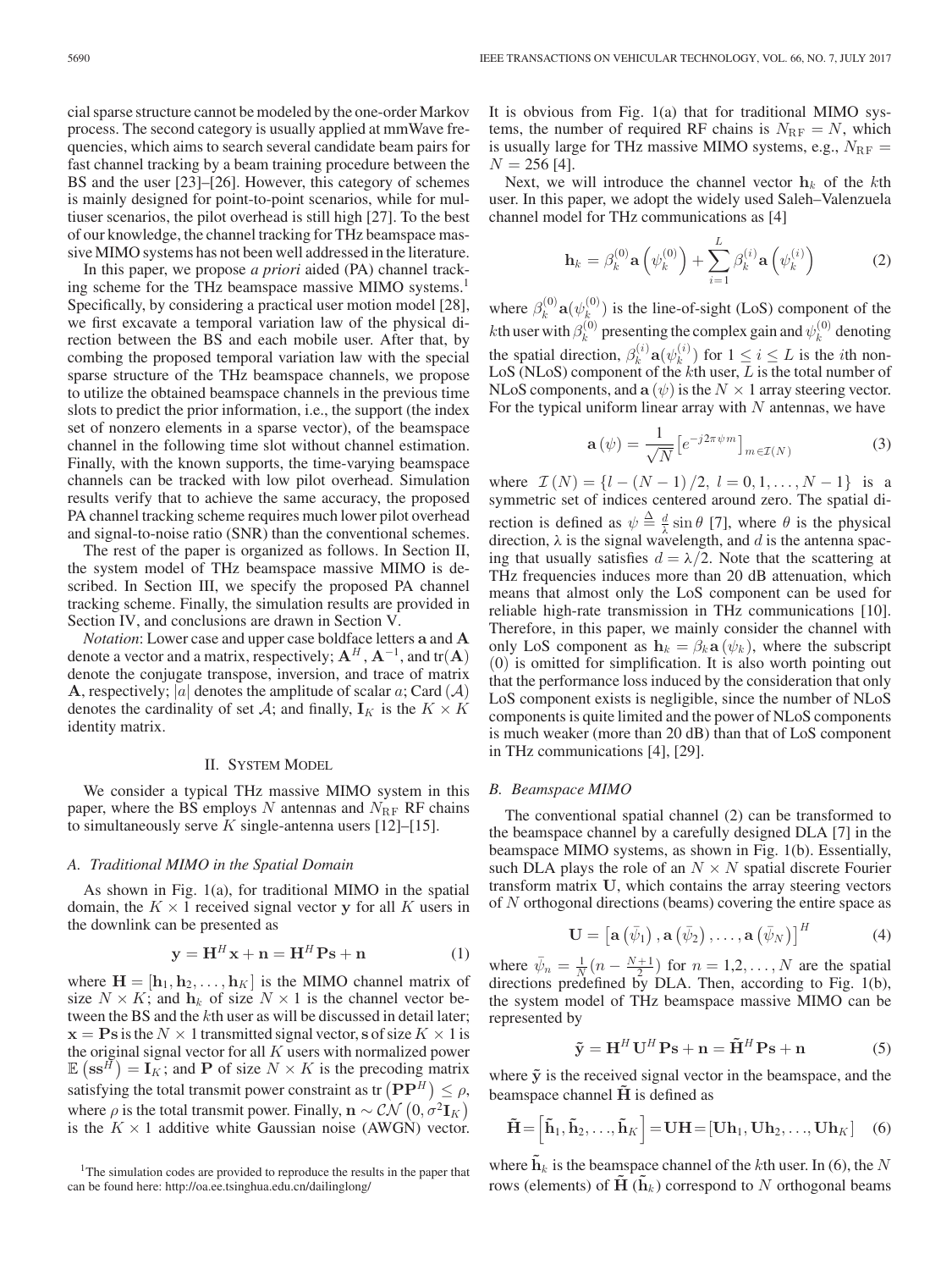

Fig. 1. Comparison of MIMO system architectures. (a) Traditional MIMO in the spatial domain and (b) beamspace MIMO.

whose spatial directions are  $\bar{\psi}_1, \bar{\psi}_2, \dots, \bar{\psi}_N$ , respectively. Since almost only the LoS component can be used for reliable highrate transmission in THz communications [10], the beamspace channel  $\mathbf{H}(\mathbf{h}_k)$  at THz frequencies enjoys a sparse structure [7]. Therefore, we can select only a small number of dominant beams according to the sparse beamspace channel to reduce the dimension of the MIMO systems without obvious performance loss as

$$
\tilde{\mathbf{y}} \approx \tilde{\mathbf{H}}_{\rm r}^H \mathbf{P}_{\rm r} \mathbf{s} + \mathbf{n} \tag{7}
$$

where  $H_r = H(s, :)_{s \in \mathcal{B}}$ , B contains the indices of selected beams,  $P_r$  is the dimension-reduced digital precoding matrix. As the dimension of  $P_r$  in (7) is much smaller than that of  $P$ in (1), beamspace MIMO can significantly reduce the number of required RF chains, as shown in Fig. 1(b). Note that the smallest number of required RF chains should be  $N_{\text{RF}} = K$  to guarantee the spatial multiplexing gains of  $K$  users. Therefore, we consider  $N_{\text{RF}} = K$  without the loss of generality in this paper.

However, beam selection requires the BS to obtain the accurate information of the beamspace channel of large size. This is not a trivial task, since the user mobility usually leads to the fast variation of THz beamspace channels, and the conventional real-time channel estimation schemes involve unaffordable pilot overhead [19]. Therefore, a more efficient channel tracking scheme, which can exploit the temporal correlation of the time-varying channels, is preferred for practical THz beamspace massive MIMO systems.

# III. BEAMSPACE CHANNEL TRACKING

In this section, we first excavate a temporal variation law of the physical direction of each mobile user by considering a practical user motion model. Then, we propose to use the physical direction to obtain the prior information, i.e., the support, of sparse beamspace channel without channel estimation. Finally, a PA channel tracking scheme is proposed to track the time-varying beamspace channels with low pilot overhead.

## *A. Temporal Variation Law of the Physical Direction*

Our target is to track the beamspace channel  $h_k$  of user  $k$ , and the similar method can be directly applied to other users. As shown in (2)–(4), for the beamspace channel  $\mathbf{h}_k$ , the physical direction  $\theta_k$  (or equivalently, the spatial direction  $\psi_k$ ) of the LoS component is a crucial parameter. Therefore, if we can exploit the temporal variation law of the physical direction,  $\mathbf{h}_k$  can be tracked with low pilot overhead.



Fig. 2. Geometrical relationship between the DLA at BS and the kth mobile user.

To this end, in this paper we consider a linear user motion model [28]. Without loss of generality, we set the center of the DLA at BS as the origin, and assume that the directions parallel and vertical to DLA are the  $x$ -axis and the  $y$ -axis, respectively. Then, the geometrical relationship between the DLA and the kth mobile user can be represented in Fig. 2, where  $r_k(t)$  and  $\theta_k$  (t) are the distance and physical direction<sup>2</sup> between the DLA and the  $k$ th user in the  $t$ th time slot, respectively;  $T$  is the time slot interval; and  $v_k$  and  $\varphi_k$  are the motion speed and motion direction of the kth user, respectively, which are unknown but not time varying as we consider that each user moves linearly and uniformly in the linear user motion model. $3$  We define a motion state vector  $\mathbf{m}_k(t) \stackrel{\Delta}{=} [\theta_k(t), \lambda_k(t), \varphi_k]^T$  to describe the motion feature of user k in time slot t, where  $\lambda_k$   $(t) \triangleq \frac{v_k}{r_k(t)}$  can be regarded as the angular speed. Then, based on the geometrical relationship as illustrated in Fig. 2, we have *Lemma 1*.

*Lemma 1:* The relationship between  $\mathbf{m}_k(t)$  and  $\mathbf{m}_k(t+1)$ can be presented as

$$
\mathbf{m}_{k}(t+1) = \Theta(\mathbf{m}_{k}(t))
$$
\n
$$
= \begin{bmatrix}\n\arctan\left\{\frac{\sin[\theta_{k}(t)] + T\lambda_{k}(t)\cos\varphi_{k}}{\cos[\theta_{k}(t)] + T\lambda_{k}(t)\sin\varphi_{k}}\right\} \\
\frac{\lambda_{k}(t)}{\sqrt{1 + 2T\lambda_{k}(t)\sin[\theta_{k}(t) + \varphi_{k}] + T^{2}\lambda_{k}^{2}(t)}}\n\end{bmatrix} \tag{8}
$$

 $2$ In this paper, if the user is located on the left side of the origin, the physical direction is considered as negative, i.e.,  $\theta_k$  (t) < 0.<br><sup>3</sup>In Section III-C, we will show that the proposed PA channel tracking scheme

can be also employed for nonlinear user motion model with time-varying motion speed.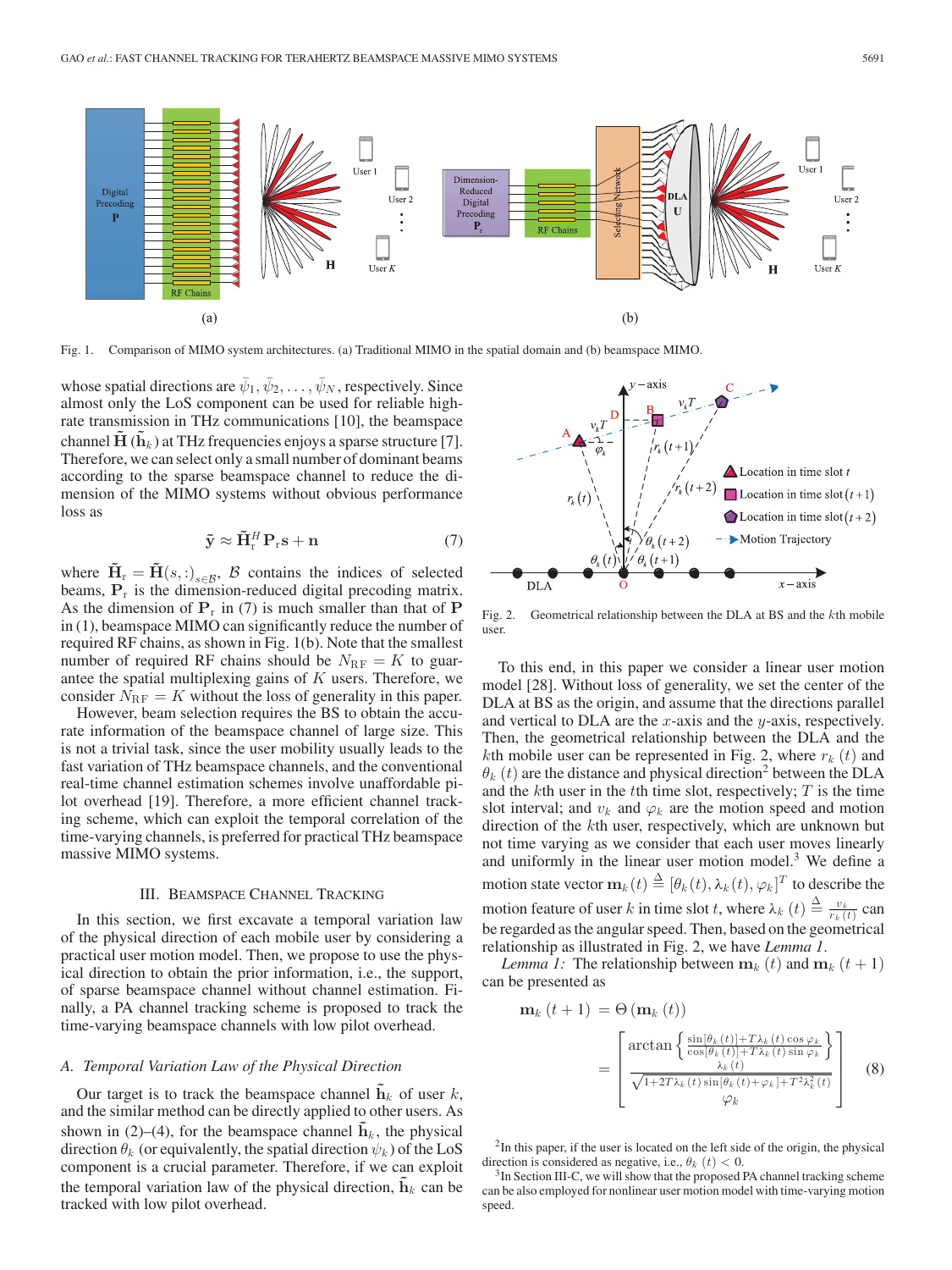*where*  $\Theta(\mathbf{m}_k(t))$  *is a function of*  $\mathbf{m}_k(t)$ *.* 

*Proof:* At first, we focus on the physical direction  $\theta_k(t)$ . By considering the triangle OBD in Fig. 2, we have

$$
\tan (\theta_k (t+1)) = \frac{r_k (t) \sin [\theta_k (t)] + v_k T \cos \varphi_k}{r_k (t) \cos [\theta_k (t)] + v_k T \sin \varphi_k}
$$

$$
\stackrel{(a)}{=} \frac{\sin [\theta_k (t)] + T \lambda_k (t) \cos \varphi_k}{\cos [\theta_k (t)] + T \lambda_k (t) \sin \varphi_k}
$$
(9)

where (*a*) is true due to the definition  $\lambda_k$  (*t*) =  $\frac{v_k}{r_k(t)}$ . From (9), we can conclude that

$$
\theta_k(t+1) = \arctan\left\{\frac{\sin\left[\theta_k(t)\right] + T\lambda_k(t)\cos\varphi_k}{\cos\left[\theta_k(t)\right] + T\lambda_k(t)\sin\varphi_k}\right\}.
$$
 (10)

Next, we consider the angular speed  $\lambda_k(t)$ . By utilizing the law of cosine in the triangle OAB in Fig. 2, we have

$$
\cos\left[\frac{\pi}{2} + \theta_k(t) + \varphi_k\right] = \frac{r_k^2(t) + (v_k T)^2 - r_k^2(t+1)}{2v_k Tr_k(t)}.
$$
 (11)

Substituting  $\lambda_k(t) = \frac{v_k}{r_k(t)}$  into (11) and utilizing the fact that  $\cos[\frac{\pi}{2} + \theta_k(t) + \varphi_k] = -\sin[\theta_k(t) + \varphi_k]$ , we have

$$
\sin\left[\theta_{k}\left(t\right)+\varphi_{k}\right] = \frac{r_{k}^{2}\left(t+1\right)-r_{k}^{2}\left(t\right)-\left(v_{k}T\right)^{2}}{2v_{k}Tr_{k}\left(t\right)}
$$
\n
$$
= \frac{\frac{r_{k}^{2}\left(t+1\right)}{r_{k}^{2}\left(t\right)}-1-T^{2}\lambda_{k}^{2}\left(t\right)}{2T\lambda_{k}\left(t\right)}
$$
\n
$$
= \frac{\frac{\lambda_{k}^{2}\left(t\right)}{2T\lambda_{k}\left(t\right)}-1-T^{2}\lambda_{k}^{2}\left(t\right)}{2T\lambda_{k}\left(t\right)}.
$$
\n(12)

Rewriting (12), we can conclude that

$$
\lambda_{k}\left(t+1\right) = \frac{\lambda_{k}\left(t\right)}{\sqrt{1+2T\lambda_{k}\left(t\right)\sin\left[\theta_{k}\left(t\right)+\varphi_{k}\right]+T^{2}\lambda_{k}^{2}\left(t\right)}}.
$$
\n(13)

Combining (10), (13), and the fact that the motion direction  $\varphi_k$ is not time varying, we can obtain the conclusion  $(8)$ .

After the relationship between  $\mathbf{m}_k(t)$  and  $\mathbf{m}_k(t+1)$  has been found, to excavate the temporal variation law of the physical direction, we still need to reformulate  $\lambda_k(t)$  and  $\varphi_k$  in  $\mathbf{m}_k$  (t) by the physical direction. To this end, we can observe the triangles OAB and OAC in Fig. 2. Then, by using the law of sine, we have the following two groups of equations as

$$
\begin{cases}\n\lambda_k(t+1) = \frac{v_k}{d_k(t+1)} = \frac{\sin\left[\theta_k(t+1) - \theta_k(t)\right]}{T\cos\left[\theta_k(t) + \varphi_k\right]} \\
\lambda_k(t) = \frac{v_k}{d_k(t)} = \frac{\sin\left[\theta_k(t+1) - \theta_k(t)\right]}{T\cos\left[\theta_k(t+1) + \varphi_k\right]} \\
\lambda_k(t+2) = \frac{v_k}{r_k(t+2)} = \frac{\sin\left[\theta_k(t+2) - \theta_k(t)\right]}{2T\cos\left[\theta_k(t) + \varphi_k\right]} \\
\lambda_k(t) = \frac{v_k}{r_k(t)} = \frac{\sin\left[\theta_k(t+2) - \theta_k(t)\right]}{2T\cos\left[\theta_k(t+2) + \varphi_k\right]}.\n\end{cases}
$$
\n(15)



Fig. 3. Normalized amplitude distribution of the elements in  $\mathbf{h}_k$ .

According to (14) and (15), we have

$$
\lambda_{k}\left(t+2\right) = \frac{\sin\left[\theta_{k}\left(t+2\right)-\theta_{k}\left(t\right)\right]}{2T\cos\left[\theta_{k}\left(t\right)+\varphi_{k}\right]}
$$
\n(16)

$$
\varphi_k = \frac{2a_k \cos\left[\theta_k \left(t+2\right)\right] - b_k \cos\left[\theta_k \left(t+1\right)\right]}{2a_k \sin\left[\theta_k \left(t+2\right)\right] - b_k \sin\left[\theta_k \left(t+1\right)\right]} \tag{17}
$$

where we define  $a_k \stackrel{\Delta}{=} \sin[\theta_k(t+1) - \theta_k(t)]$  and  $b_k \stackrel{\Delta}{=}$  $\sin[\theta_k(t+2) - \theta_k(t)].$ 

Based on (16), (17), and the relationship  $m(t + 3) =$  $\Theta(\mathbf{m}(t+2))$  in *Lemma 1*, we can conclude that once we have estimated the physical directions in time slots  $t, (t + 1)$ , and  $(t + 2)$ , the physical direction in the following time slot  $(t + 3)$ can be predicted in advance without channel estimation.

#### *B. Support of THz Beamspace Channel*

In this section, we propose to use the physical direction to obtain the support of the THz beamspace channel without channel estimation. This is achieved by exploiting the special sparse structure of the THz beamspace channels, which is proved in *Lemma 2*.

*Lemma 2:* Consider the beamspace channel  $h_k$  of user  $k$ , and assume V is an even integer without loss of generality. The ratio between the power  $P_V$  of V strongest elements of  $\mathbf{h}_k$  and the total channel power  $P_T$  can be lower-bounded by

$$
\frac{P_V}{P_T} \ge \frac{2}{N^2} \sum_{i=1}^{V/2} \frac{1}{\sin^2\left(\frac{(2i-1)\pi}{2N}\right)}.\tag{18}
$$

 $M$ oreover, once the position  $n_k^*$  of the strongest element of  $\mathbf{\tilde{h}}_k$  is *determined, the other* V − 1 *strongest elements will uniformly locate around it.*

*Proof:* Based on (2)–(6), the beamspace channel  $\tilde{\mathbf{h}}_k$  can be presented as

$$
\widetilde{\mathbf{h}}_k = \beta_k \left[ \Upsilon \left( \bar{\psi}_1 - \psi_k \right), \dots, \Upsilon \left( \bar{\psi}_N - \psi_k \right) \right]^H \qquad (19)
$$

where  $\Upsilon(x) \triangleq \frac{\sin N \pi x}{N \sin \pi x}$ . Fig. 3 shows the normalized amplitude (without  $\beta_k$ ) distribution of the elements in  $\tilde{\mathbf{h}}_k$ , where the set of red dash lines (or blue dot dash lines) presents the spatial directions  $\bar{\psi}_n = \frac{1}{N}(n - \frac{N+1}{2})$  for  $n = 1, 2, ..., N$  predefined by DLA. From Fig. 3, we can observe that when the practical spatial direction  $\psi_k$  is exactly equal to one predefined spatial direction, there is only one strongest element containing all the power of  $\mathbf{h}_k$ , which is the best case. In contrast, the worst case happens when the distance between  $\psi_k$  and one predefined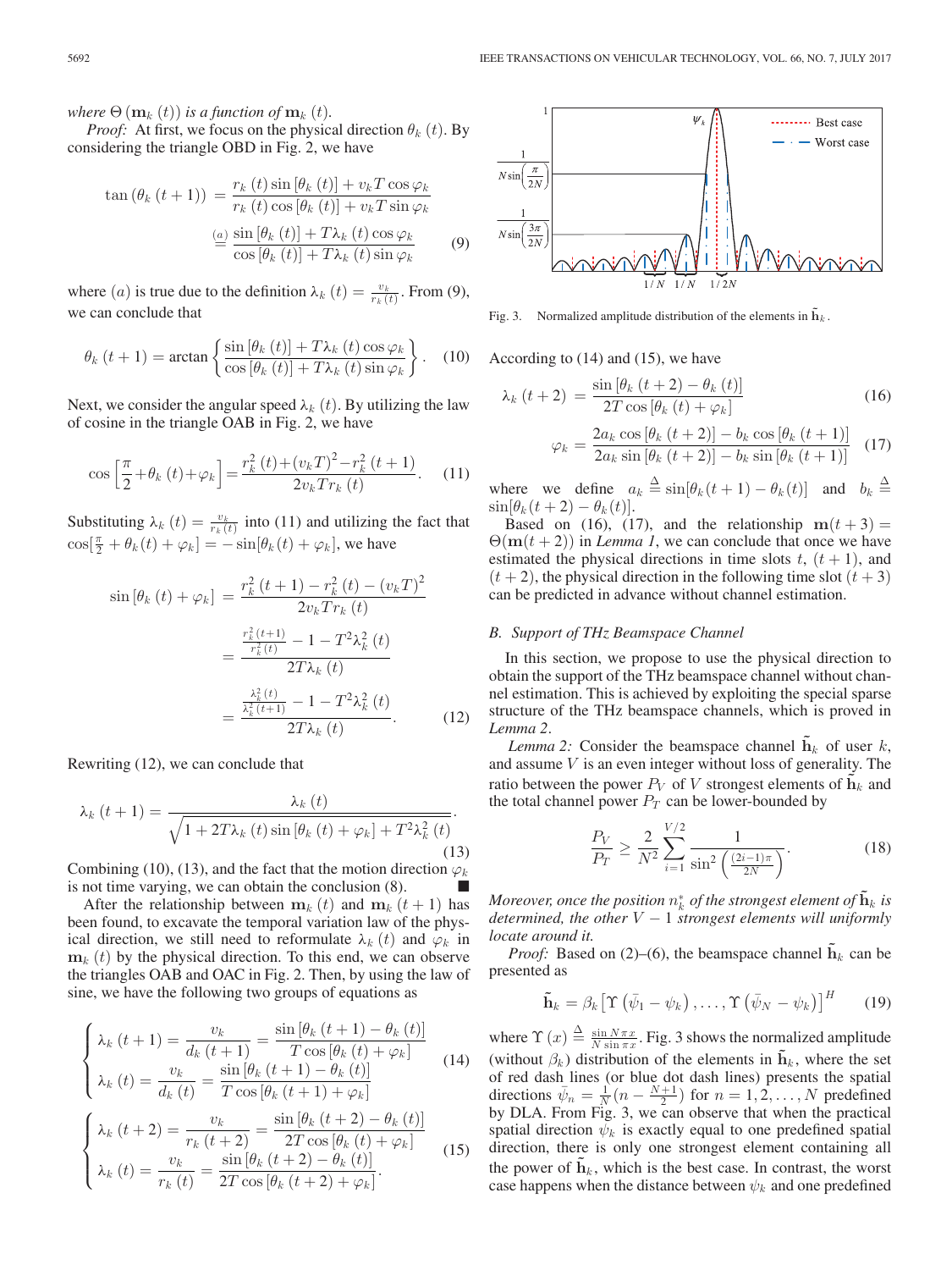spatial direction equals to  $1/2N$ . In this case, the power  $P_V$  of V strongest elements of  $\mathbf{h}_k$  is

$$
P_V = \frac{2\beta_k^2}{N^2} \sum_{i=1}^{V/2} \frac{1}{\sin^2\left(\frac{(2i-1)\pi}{2N}\right)}.\tag{20}
$$

Besides, according to (19), the total power  $P_T$  of  $\tilde{\mathbf{h}}_k$  can be calculated as

$$
P_T = \tilde{\mathbf{h}}_k^H \tilde{\mathbf{h}}_k = \beta_k^2.
$$
 (21)

Based on (20) and (21), we can conclude that  $P_V/P_T$  is lower bounded by (18). Moreover, as we can also observe from Fig. 3, once the position  $n_k^*$  of the strongest element of  $\tilde{\mathbf{h}}_k$  is determined, the other  $V - 1$  strongest elements will uniformly locate around it.

From *Lemma 2*, we can derive two conclusions. The first one is that  $h_k$  can be considered as a sparse vector, since the most power of  $\mathbf{h}_k$  is focused on a small number of dominant elements. For example, when  $N = 256$  and  $V = 16$ , the lower bound of  $P_V/P_T$  is about 98%. The second one is that the support of  $h_k$ can be uniquely determined by  $n_k^*$  as<sup>4</sup>

$$
\operatorname{supp}\left(\tilde{\mathbf{h}}_{k}\right)=\operatorname{mod}_{N}\left\{n_{k}^{*}-\frac{V}{2},\ldots,n_{k}^{*}+\frac{V-2}{2}\right\}\quad(22)
$$

where Card(supp( $\mathbf{h}_k$ )) = V, and mod<sub>N</sub>( $\cdot$ ) is the modulo operation with respect to  $N$ , which guarantees that all indices in  $supp(\mathbf{h}_k)$  belong to  $\{1, 2, \ldots, N\}.$ 

It is worth pointing out that  $n_k^*$  depends on  $\psi_k$  (or  $\theta_k$ ) as we have discussed in *Lemma 2*. Based on (2) and (4), the corresponding relationship can be presented as

$$
n_k^* = \underset{1 \le n \le N}{\arg \min} \left| \bar{\psi}_n - \psi_k \right| = \underset{1 \le n \le N}{\arg \min} \left| \bar{\psi}_n - \frac{d}{\lambda} \sin \theta_k \right|.
$$
 (23)

Therefore, once we have obtained the physical direction  $\theta_k$ , the support supp $(h_k)$  of the beamspace channel  $h_k$  can be directly detected according to (22) and (23) without channel estimation.

#### *C. PA Channel Tracking Scheme*

Based on the conclusions derived above, the PA channel tracking scheme is proposed. Its key idea is to utilize the estimated physical directions in the previous time slots to predict the one in the following time slot. Then, utilizing the predicted physical direction, we can obtain the support of the beamspace channel in the following time slot without channel estimation. Finally, with the known supports, we can track the time-varying beamspace channels with low pilot overhead. The pseudocode of the proposed PA channel tracking scheme can be summarized in *Algorithm 1*, <sup>5</sup> which is divided into two parts. Next, we will explain each part in details.

<sup>4</sup>Correspondingly, when V is odd, the support of  $\tilde{\mathbf{h}}_k$  should be supp  $(\tilde{\mathbf{h}}_k)$  =  $mod_N \left\{ n_k^* - \frac{V-1}{2}, \ldots, n_k^* + \frac{V-1}{2} \right\}.$ 

**Algorithm 1:** The proposed PA channel tracking scheme.

**for**  $1 \le t \le 3$  *Conventional channel estimation* 

1) Estimate the beamspace channel  $\mathbf{h}_k(t)$ ; oximate the physical direction

2) Approximate the physical direction 
$$
\theta_k
$$
 (*t*) as  
 $\theta_k$  (*t*)  $\approx$  arcsin  $\frac{\lambda}{Nd}$   $\left(n_k^*(t) - \frac{(N+1)}{2}\right)$ ;

**end for**

**for** t > 3 *Channel tracking* 3) Predict  $\theta_k$  (t) using  $\theta_k$  (t−3),  $\theta_k$  (t−2), and  $\theta_k$  (t−1); 4) Detect supp $(\tilde{\mathbf{h}}_k(t))$  according to (22) and (23); 5) Estimate the nonzero elements of  $\mathbf{h}_k(t)$ ; 6) Refine the physical direction  $\theta_k(t)$  based on  $n_k^*(t)$ ; **end for**

The first part is the conventional channel estimation in the first three time slots. During the first part,  $\mathbf{h}_k(t)$  is estimated in step 1 using conventional beamspace channel estimation schemes, such as the one proposed in [27]. Based on the estimated channel, we can obtain the position  $n_k^*(t)$  of the strongest element. Then, in step 2, utilizing the relationship in (23), the spatial direction  $\psi_k(t)$  can be approximated as

$$
\psi_k(t) \approx \bar{\psi}_{n_k^*(t)}.
$$
\n(24)

Substituting  $\psi_k(t) = \frac{d}{\lambda} \sin \theta_k(t)$  (3) into (24), we can equivalently approximate the physical direction  $\theta_k$  (t) as

$$
\theta_k(t) \approx \arcsin \frac{\lambda}{d} \bar{\psi}_{n_k^*(t)} \stackrel{(a)}{=} \arcsin \frac{\lambda}{Nd} \left( n_k^*(t) - \frac{(N+1)}{2} \right)
$$
\n(25)

where  $(a)$  is due to the definitions in (4).

After the physical directions in the first three time slots have been obtained, the channel tracking in the second part can be executed. Specifically, in step 3, we first utilize  $\theta_k$  (t−3),  $\theta_k$  (t−2), and  $\theta_k$  (t−1) to predict  $\theta_k$  (t) based on (16), (17), and *Lemma 1*. After that, in step 4, we can detect the support of  $h_k(t)$  according to (22) and (23) without channel estimation. Then, the nonzero elements of  $\mathbf{h}_k$  (t) are estimated in step 5. To do this, the user  $k$  should transmit  $Q$  known pilots to the BS over a total of  $Q$  instants within the time slot interval, and  $\mathbf{h}_k(t)$  is considered to remain unchanged within the  $Q$  instants. Since the BS employs  $N_{\text{RF}} = K$  RF chains for each instant, we can utilize the selecting network as shown in Fig.  $1(b)$  to select K beams according to supp $(h_k(t))$ , and directly estimate K corresponding nonzero elements of  $\mathbf{h}_k(t)$  using the classical least-squares algorithm. As a result, the smallest number of instants required to completely estimate  $h_k(t)$  with Card(supp( $h_k$ )) = V nonzero elements is only  $V/K$ . It is worth pointing out that V is much smaller than the number of antennas N as proved in *Lemma 2*. Therefore, step 5 involves quite low pilot overhead. Finally, after  $h_k(t)$  has been tracked, the physical direction  $\theta_k(t)$  is further refined by  $n_k^*(t)$  based on (25) for two reasons: 1) the impact of error propagation induced by the approximation in step 2 can be avoided; 2) the proposed PA channel tracking scheme can be employed in a nonlinear user motion model with time-varying motion speed, since the deviation induced by the prediction in step 3 can be adaptively modified when the motion direction  $\varphi_k$  or motion speed  $v_k$  have changed. In the end, it should be pointed out that sometimes the LoS path may be unavailable due to blockage. In this case, we can model the physical directions

<sup>5</sup>Note that the proposed PA channel tracking scheme can be directly extended to mmWave massive MIMO systems, since the mmWave MIMO channel is similar to THz MIMO channel [4]. For the conventional massive MIMO systems at cellular frequencies (e.g., 2–3 GHz), the proposed PA channel tracking scheme can be used as an initial solution to simplify the conventional channel estimation schemes [19], [30].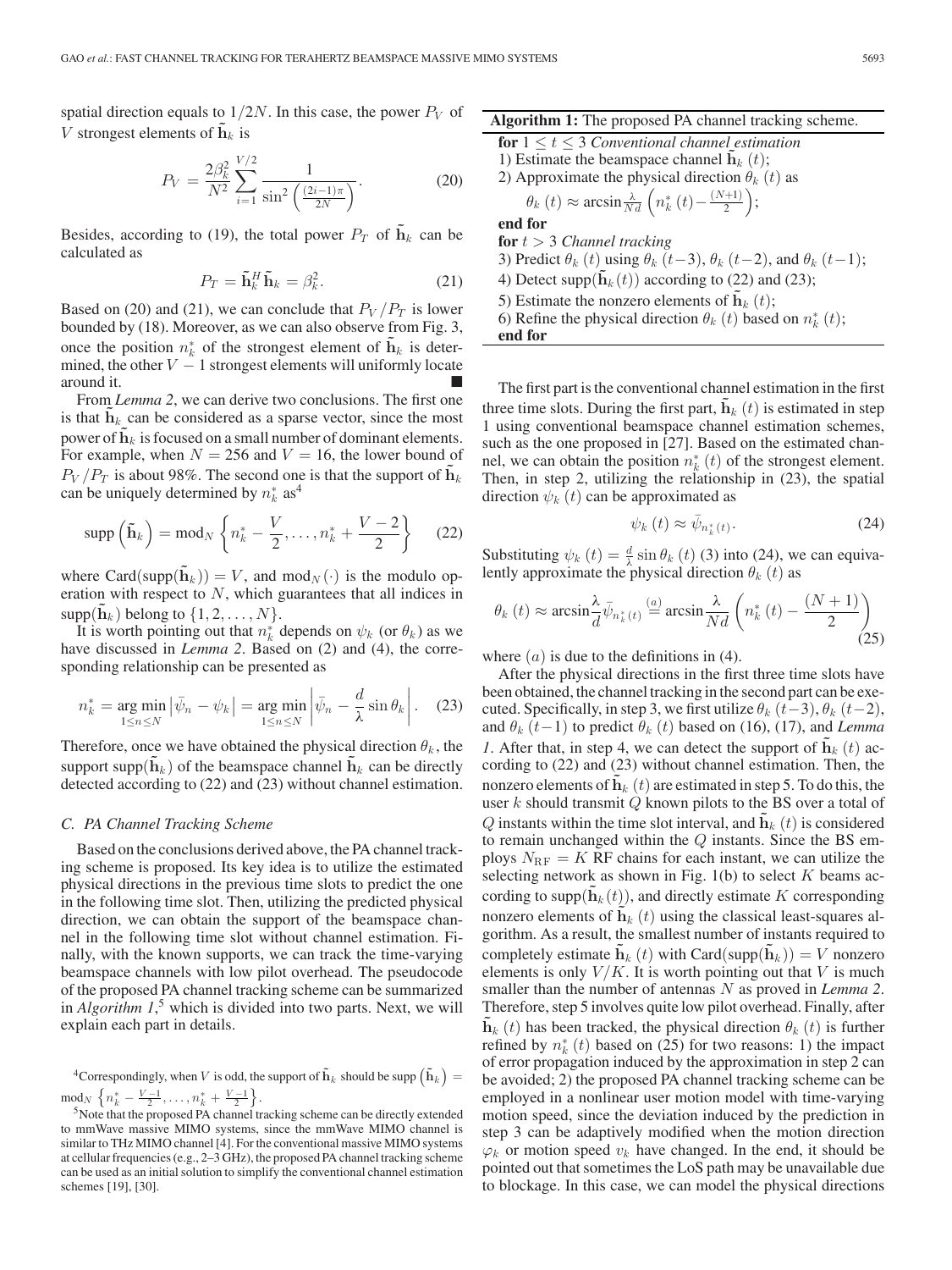

- Actual physical direction

Δ

Tracked physical directio

Fig. 4. Physical direction tracking accuracy.

of an NLoS path in two adjacent time slots by the one-order Markov process. Then, the scheme proposed in [31] can be used as an alternative to track the time-varying channels.

#### IV. SIMULATION RESULTS

In this section, we consider a typical THz beamspace massive MIMO system, where the BS equips an  $N = 256$ -element DLA with  $d = \lambda/2$  and  $N_{\text{RF}} = 4 \text{RF}$  chains to simultaneously serve  $K = 4$  users. For each user in each time slot, we regard the beamspace channel as a sparse vector with sparsity  $V = 16$ , and assume that the complex channel gain follows  $\mathcal{CN}(0,1)$ . We totally observe 30 time slots with the time slot interval  $T = 1$ . The motion states of users  $1-3$  in the initial time slot 1 are set as **m**<sub>1</sub> (1) =  $\left[\frac{\pi}{9}, 0.0154, \frac{3\pi}{4}\right]^T$ , **m**<sub>2</sub> (1) =  $\left[-\frac{\pi}{9}, 0.0071, \frac{\pi}{6}\right]^T$ , and  $\mathbf{m}_3(1) = \left[-\frac{2\pi}{9}, 0.0114, 0\right]^T$ , respectively. For user 4, we consider a nonlinear motion model, with **m**<sub>4</sub> (1) =  $\left[0, 0.074, \frac{-3\pi}{4}\right]^T$ in time slots 1–15 and  $m_4$  (16) = [ $\theta_1$  (16),  $\lambda_1$  (16), 0]<sup>T</sup> in time slots 16–30.

Fig. 4 shows the physical direction tracking accuracy of the proposed PA channel tracking scheme, where the SNR is set as 10 dB. In the first three time slots, we adopt the orthogonal matching pursuit (OMP) channel estimation scheme proposed in [27] to estimate the beamspace channel with  $Q = 128$  pilots per time slot. After that, the beamspace channel is tracked by *Algorithm 1* with only  $Q = (V/K) K = 16$  pilots per time slot. We can observe from Fig. 4 that the proposed PA channel tracking scheme can track the physical directions of all users accurately with low pilot overhead, where the deviation between the tracked physical direction and the actual physical direction is negligible, even for user 4 who moves nonlinearly with timevarying motion speed.

Fig. 5 compares the normalized mean square error (NMSE) performance between the proposed PA channel tracking scheme and the conventional real-time OMP channel estimation scheme [27]. For fair comparison, we set  $Q = 16$ pilots per time slot for both of the two schemes. From Fig. 5, we can observe that the proposed PA channel tracking scheme can achieve much better NMSE performance than the conventional OMP channel estimation scheme. For example, when  $SNR =$ 10 dB, the NMSE achieved by PA channel tracking scheme is



Fig. 5. NMSE performance comparison against SNR.



Fig. 6. NMSE performance comparison against pilot overhead.

about  $2 \times 10^{-2}$ , while OMP channel estimation scheme can only achieve the NMSE of  $6 \times 10^{-1}$ . This can be explained by the fact that the proposed PA channel tracking scheme can fully exploit the temporal variation law of the physical direction to accurately acquire the supports of time-varying THz beamspace channels in advance.

Fig. 6 further shows the NMSE performance comparison against pilot overhead, where the SNR is set as 10 dB. From Fig. 6, we can observe that to achieve the same accuracy, the number of pilots per time slot Q required by the proposed PA channel tracking scheme is much lower than the one required by the conventional OMP channel estimation scheme, which means that the proposed PA channel tracking scheme can efficiently track the time-varying beamspace channels with low pilot overhead.

Finally, we will evaluate the impact of PA channel tracking scheme on beam selection. We adopt the maximization of capacity (MC) beam selection proposed in [14] as it can support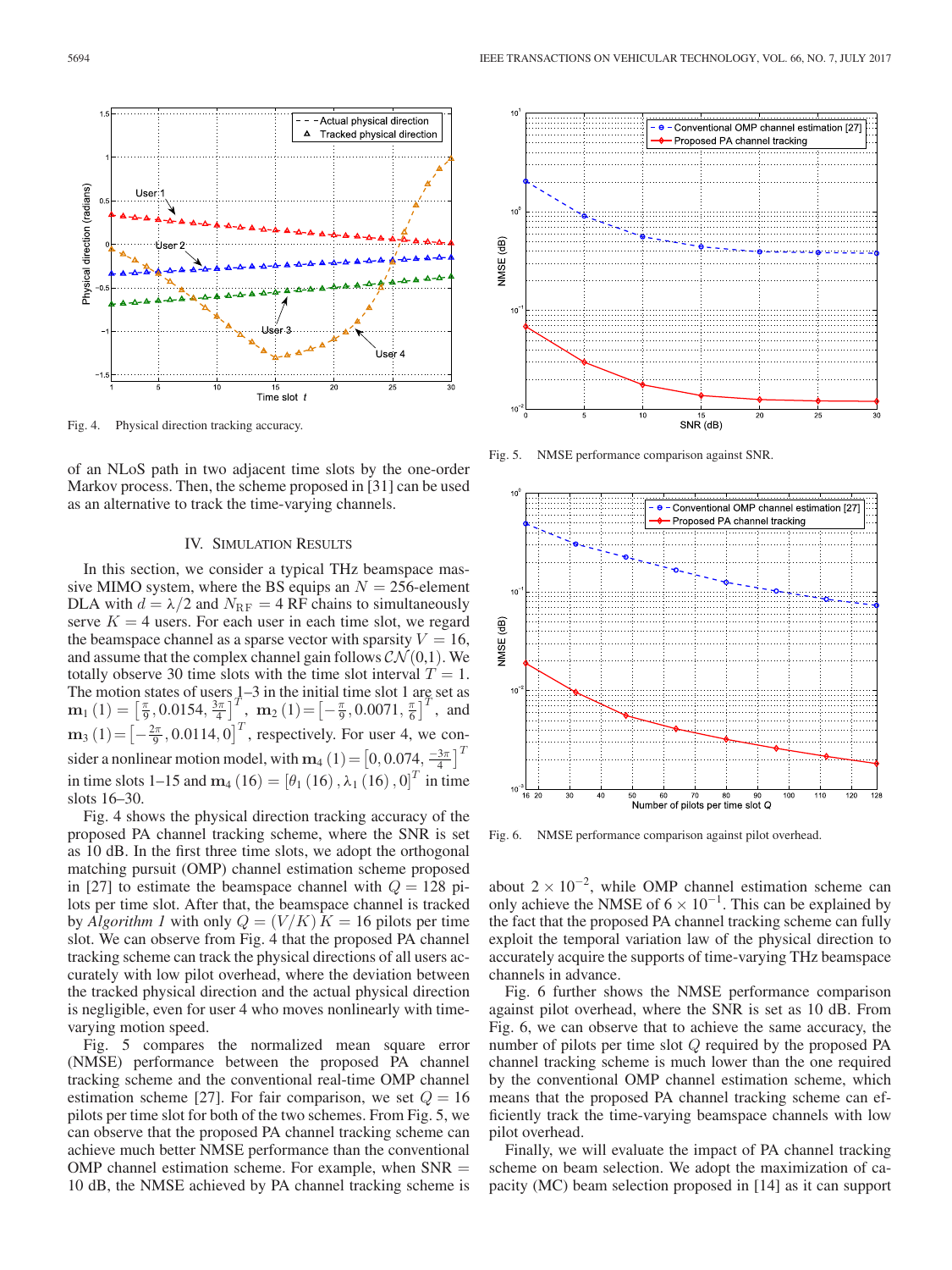

Fig. 7. Sum-rate performance of MC beam selection with different channels.

the  $N_{\text{RF}} = K$  scenario, and the dimension-reduced digital precoder  $P_r$  in (7) is selected as the zero-forcing (ZF) precoder. Fig. 7 provides the sum-rate performance of the MC beam selection with different channels, where the performance of the fully digital ZF precoder using all beams (256 RF chains) with perfect channel is also included as the benchmark for comparison. For both PA channel tracking scheme and OMP channel estimation scheme, we set  $SNR = 10$  dB and  $Q = 16$  pilots per time slot. From Fig. 7, we can observe that by utilizing the proposed PA channel tracking scheme, MC beam selection can achieve better performance, which is quite close to the one with perfect channel. In contrast, MC beam selection with OMP channel estimation suffers from serious performance loss. For example, when the SNR for data transmission is 30 dB, the sum-rate performance gap between the MC beam selection with OMP channel estimation and the MC beam selection with perfect channel is about 5 bits/s/Hz. More importantly, we can observe that the MC beam selection with PA channel tracking scheme, which only requires 16 RF chains, can achieve the sum-rate performance quite close to the fully digital ZF precoder using 256 RF chains with perfect channel. Therefore, we can conclude that the proposed PA channel tracking scheme is attractive for THz beamspace massive MIMO systems.

## V. CONCLUSION

In this paper, we propose a PA channel tracking scheme for THz beamspace massive MIMO systems. Specifically, we first excavate a temporal variation law of the physical direction. Then, based on this law and the special sparse structure of THz beamspace channels, we propose to utilize the obtained beamspace channels in the previous time slots to predict the support of the beamspace channel in the following time slot without channel estimation. Finally, with the known supports, the timevarying beamspace channels can be tracked with low pilot overhead. Simulation results verify that the proposed PA channel tracking scheme can accurately track the time-varying physical directions with low pilot overhead for both linear and nonlinear user motion model. Moreover, to achieve the same NMSE performance, PA channel tracking scheme requires much lower

pilot overhead and SNR than the conventional OMP channel estimation scheme, which makes it attractive for THz beamspace massive MIMO systems.

#### **REFERENCES**

- [1] H.-J. Song and T. Nagatsuma, "Present and future of terahertz communications," *IEEE Trans. THz Sci. Technol.*, vol. 1, no. 1, pp. 256–263, Sep. 2011.
- [2] I. Akyildiz, J. M. Jornet, and C.-C. Han, "TeraNets: Ultra-broadband communication networks in the terahertz band," *IEEE Wireless Commun.*, vol. 21, no. 4, pp. 130–135, Aug. 2014.
- [3] I. Hosako *et al.*, "At the dawn of a new era in terahertz technology," *Proc. IEEE*, vol. 95, no. 8, pp. 1611–1623, Aug. 2007.
- [4] C. Lin and G. Y. Li, "Indoor terahertz communications: How many antenna arrays are needed?" *IEEE Trans. Wireless Commun.*, vol. 14, no. 6, pp. 3097–3107, Jun. 2015.
- [5] X. Gao, L. Dai, S. Han, C.-L. I, and R. W. Heath, "Energy-efficient hybrid analog and digital precoding for mmWave MIMO systems with large antenna arrays," *IEEE J. Sel. Areas Commun.*, vol. 34, no. 4, pp. 998–1009, Apr. 2016.
- [6] A. Alkhateeb, J. Mo, N. González-Prelcic, and R. Heath, "MIMO precoding and combining solutions for millimeter-wave systems," *IEEE Commun. Mag.*, vol. 52, no. 12, pp. 122–131, Dec. 2014.
- [7] J. Brady, N. Behdad, and A. Sayeed, "Beamspace MIMO for millimeterwave communications: System architecture, modeling, analysis, and measurements," *IEEE Trans. Antennas Propag.*, vol. 61, no. 7, pp. 3814–3827, Jul. 2013.
- [8] Y. Zeng and R. Zhang, "Millimeter wave MIMO with lens antenna array: A new path division multiplexing paradigm," *IEEE Trans. Commun.*, vol. 64, no. 4, pp. 1557–1571, Apr. 2016.
- [9] R. Piesiewicz *et al.*, "Short-range ultra-broadband terahertz communications: Concepts and perspectives," *IEEE Antennas Propag. Mag.*, vol. 49, no. 6, pp. 24–39, Dec. 2007.
- [10] C. Han, A. O. Bicen, and I. F. Akyildiz, "Multi-ray channel modeling and wideband characterization for wireless communications in the terahertz band," *IEEE Trans. Wireless Commun.*, vol. 14, no. 5, pp. 2402–2412, May 2015.
- [11] J. M. Jornet and I. F. Akyildiz, "Channel modeling and capacity analysis for electromagnetic wireless nanonetworks in the terahertz band," *IEEE Trans. Wireless Commun.*, vol. 10, no. 10, pp. 3211–3221, Oct. 2011.
- [12] X. Gao, L. Dai, Z. Chen, Z. Wang, and Z. Zhang, "Near-optimal beam selection for beamspace mmWave massive MIMO systems," *IEEE Commun. Lett.*, vol. 20, no. 5, pp. 1054–1057, May 2016.
- [13] A. Sayeed and J. Brady, "Beamspace MIMO for high-dimensional multiuser communication at millimeter-wave frequencies," in *Proc. IEEE Global Commun. Conf.*, Dec. 2013, pp. 3679–3684.
- [14] P. Amadori and C. Masouros, "Low RF-complexity millimeter-wave beamspace-MIMO systems by beam selection," *IEEE Trans. Commun.*, vol. 63, no. 6, pp. 2212–2222, Jun. 2015.
- [15] J. Brady and A. Sayeed, "Beamspace MU-MIMO for high-density gigabit small cell access at millimeter-wave frequencies," in *Proc. IEEE 15th Int. Workshop Signal Process. Adv. Wireless Commun.*, Jun. 2014, pp. 80–84.
- [16] S. Mumtaz *et al.*, "Cognitive vehicular communication for 5G," *IEEE Commun. Mag.*, vol. 53, no. 7, pp. 109–117, Jul. 2015.
- [17] S. Mumtaz, S. Huq, K. Mohammed, and J. Rodriguez, "Direct mobileto-mobile communication: Paradigm for 5G," *IEEE Wireless Commun.*, vol. 21, no. 5, pp. 14–23, Oct. 2014.
- [18] L. Dai, Z. Wang, and Z. Yang, "Spectrally efficient time-frequency training OFDM for mobile large-scale MIMO systems," *IEEE J. Sel. Areas Commun.*, vol. 31, no. 2, pp. 251–263, Feb. 2013.
- [19] Z. Gao, L. Dai, Z. Wang, and S. Chen, "Spatially common sparsity based adaptive channel estimation and feedback for FDD massive MIMO," *IEEE Trans. Signal Process.*, vol. 63, no. 23, pp. 6169–6183, Dec. 2015.
- [20] L. Dai, J. Wang, Z. Wang, P. Tsiaflakis, and M. Moonen, "Time domain synchronous OFDM based on simultaneous multi-channel reconstruction," in *Proc. IEEE Int. Conf. Commun.*, Jun. 2013, pp. 2984–2989.
- [21] O. Mehanna and N. Sidiropoulos, "Channel tracking and transmit beamforming with frugal feedback," *IEEE Trans. Signal Process.*, vol. 62, no. 24, pp. 6402–6413, Dec. 2014.